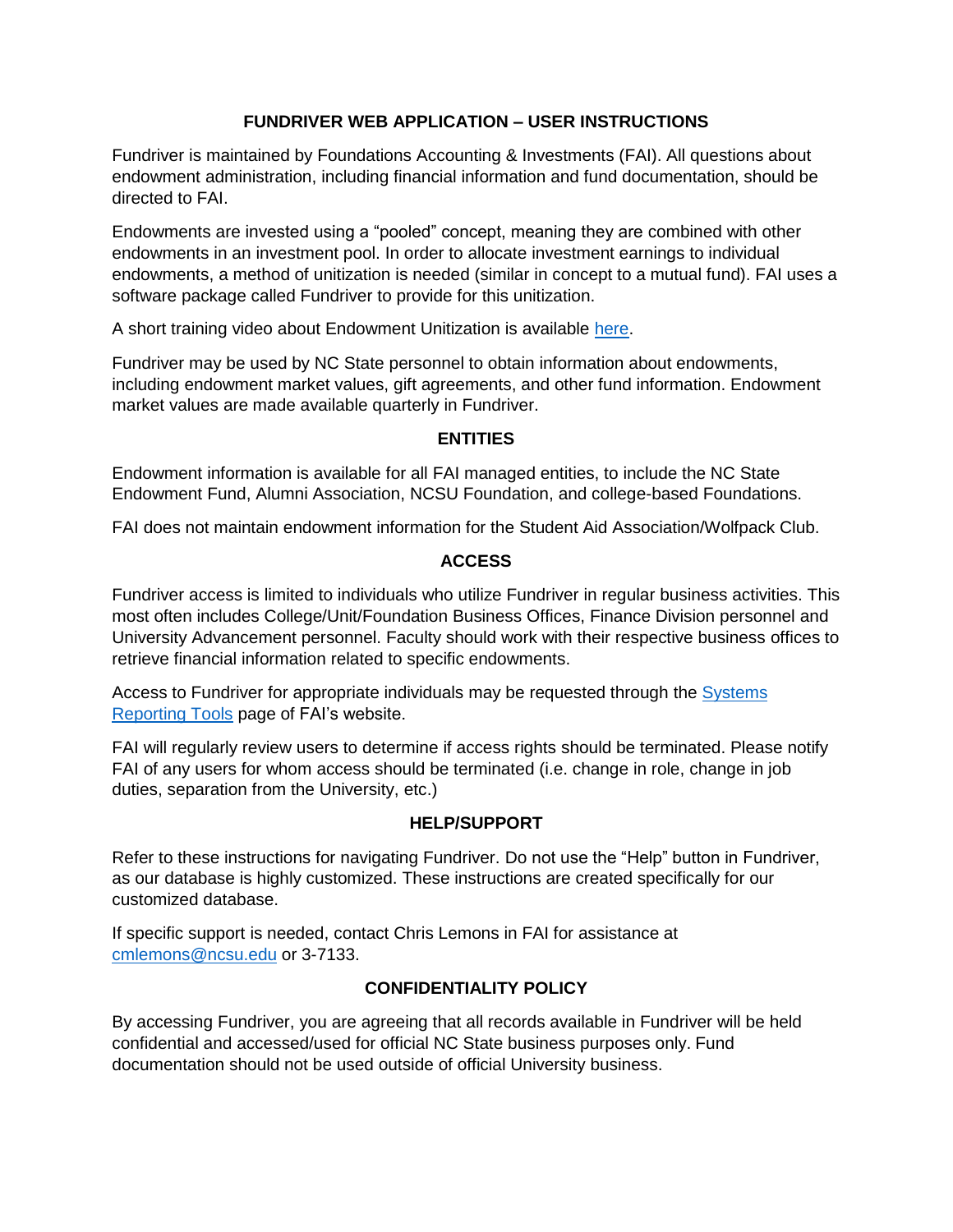## **LOGIN**

Once you have been granted access by FAI, the following link may be used to access Fundriver. If clicking the link does not work, please copy & paste it into your browser: <https://readonlyaccess.fundriver.com/ssocommon/ssoncst.aspx>

It may be beneficial to bookmark this page. Copy & paste the link above directly into the bookmark; do not bookmark the site you are directed to, as it may cause Stale Request error messages through Shibboleth Single Sign On.

This link will direct you to the NC State Shibboleth Single Sign On login screen. You may log in using your NC State Unity ID & password.

### **USING FUNDRIVER**

### **Navigation**

The menu bar on the left side of the screen should be used to navigate the system, depending on your specific needs.

#### Home Screen

After logging in, you will land on the home screen. On the home screen, you will find any important announcements as well as our confidentiality policy for use of Fundriver.

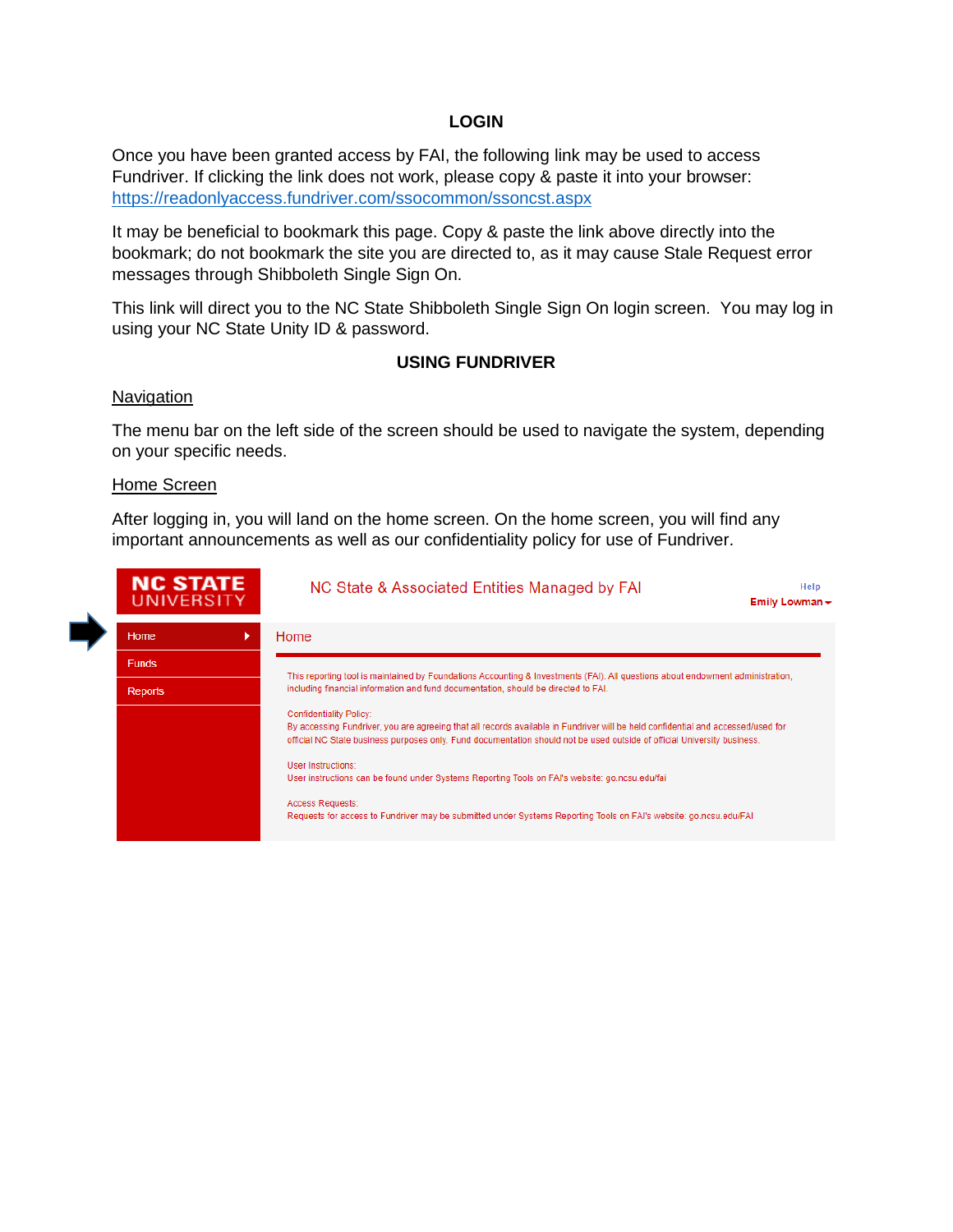# Funds

The Funds navigation tab leads to the funds landing page.

| <b>NC STATE</b><br><b>UNIVERSITY</b> |                              | NC State & Associated Entities Managed by FAI |                                  |                |                                 | Help<br>Emily Lowman - |
|--------------------------------------|------------------------------|-----------------------------------------------|----------------------------------|----------------|---------------------------------|------------------------|
| Home                                 | <b>Funds</b>                 |                                               |                                  |                |                                 |                        |
| <b>Funds</b><br>r.                   |                              |                                               |                                  | Search:        |                                 |                        |
| <b>Reports</b>                       |                              |                                               |                                  |                |                                 |                        |
|                                      | <b>Principal Project</b>     | <b>Name</b>                                   |                                  |                | <b>Net Asset Classification</b> |                        |
|                                      | 681019                       | 1989 READING RM END                           |                                  | P <sub>2</sub> |                                 |                        |
|                                      | 681153                       | 1990 SR CLASS ENDOW                           | <b>P2</b>                        |                |                                 |                        |
|                                      | 681154                       | 1991 SR CLASS ENDOW                           |                                  | <b>P2</b>      |                                 |                        |
|                                      | 668733                       | 4-H/ARCHER, MARTHA AWARDS END                 |                                  | P <sub>2</sub> |                                 |                        |
|                                      | 665922                       | 4-H/ARMSTRONG, JOYCE END                      |                                  | P <sub>2</sub> |                                 |                        |
|                                      | 665128                       | 4-H/AVERY CO 4-H PROG END                     |                                  | <b>P2</b>      |                                 |                        |
|                                      | 668755                       | 4-H/AYCOCK, EDMUND 4-H END                    |                                  | <b>P2</b>      |                                 |                        |
|                                      | 662188                       | 4-H/BARNES GRAD 4-H SCH END                   |                                  | <b>P2</b>      |                                 |                        |
|                                      | 668642                       | 4-H/BARNES, ANNE K. END                       |                                  | P <sub>2</sub> |                                 |                        |
|                                      | 668902                       | 4-H/BASS, LARRY HORT AWD END                  |                                  | P <sub>2</sub> |                                 |                        |
|                                      |                              |                                               | Showing 1 to 10 of 3,296 entries |                |                                 |                        |
|                                      | Show<br>$\vee$ entries<br>10 |                                               | Previous<br>$\mathbf{1}$         | 2<br>3         | 5<br>4<br>$\sim$                | 330<br><b>Next</b>     |
|                                      |                              |                                               |                                  |                |                                 |                        |

The Funds landing page lists all endowment funds held by NC State and Associated Entities managed by FAI.

**Sort:** This page defaults to sorting the funds in alphabetical order by name. Clicking on the Principal Project header will sort the list by principal project number. Clicking on the Name header will sort the list by Name.

*(Ignore the Net Asset Classification column. That is an accounting code that cannot be removed from the Funds landing page at this time.)*

**Search:** The search box in the top right corner can be used to search the list of funds. You may search using any part of the Principal Project ID or the endowment name as it reads in Fundriver. For example, if you are searching for the Mr. Wuf Extraordinary Opportunity Scholarship Endowment, searching "Wuf" or "Extra" would return that fund.

Carefully review the endowment name and principal project to ensure you select the correct fund, as there may be multiple funds with similar names.

Click on any principal project or name to view detailed information for that fund.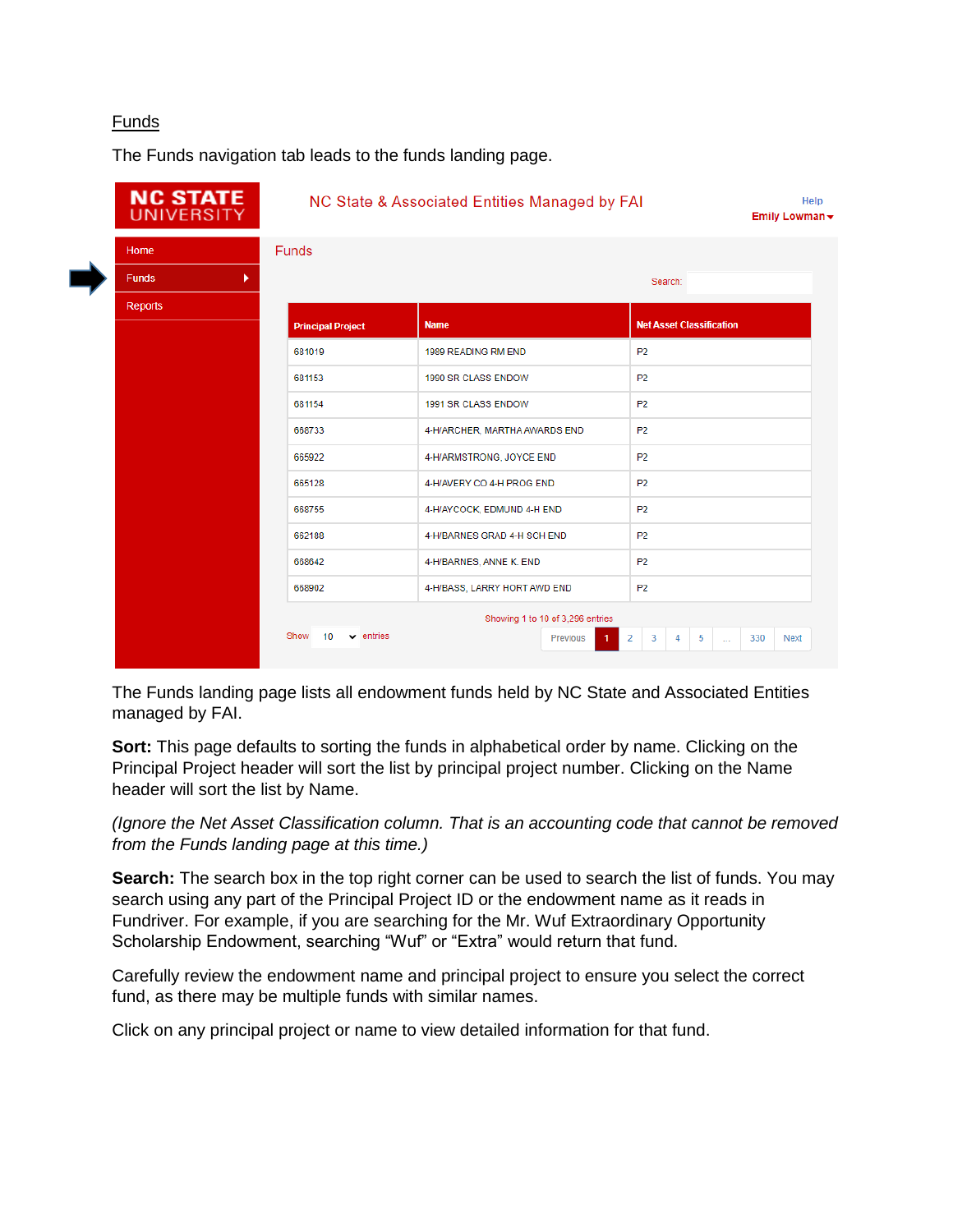## Fund Summary

The Fund Summary displays when a fund is selected.



**Fund Information:** The Fund Information page displays an array of attributes about the endowment fund, including which entity the fund is held in and which campus college/unit benefits from the fund.

**Current Values as of XX/XX/XXXX:** This section provides high level financial information about the fund as of the most recent quarter end for which information is available.

- Market Value: Total invested value of the fund
- Corpus: Total donor gifts to fund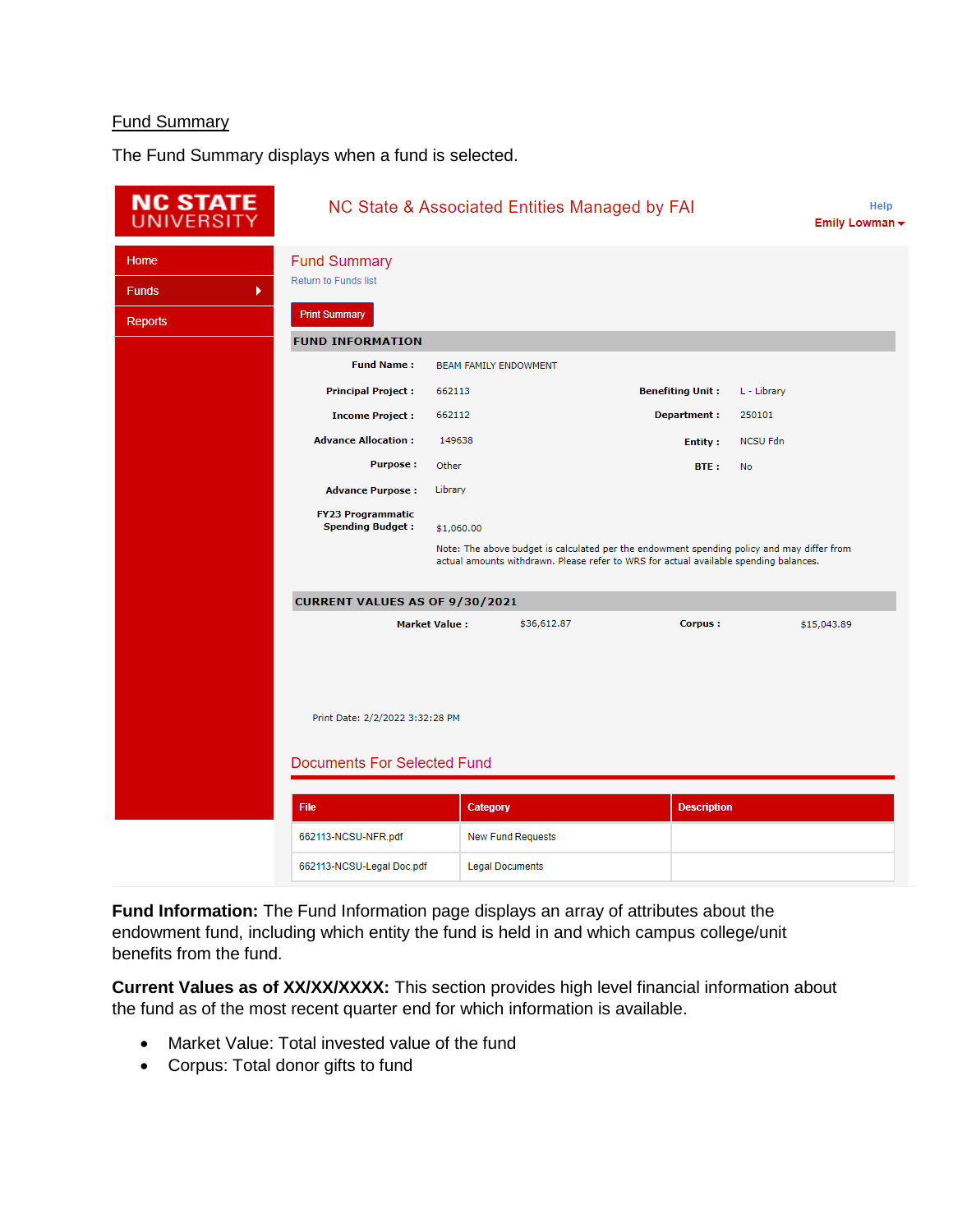**Documents:** This section links documents specific to this fund. It will usually include the Gift Agreement as a "Legal Document" and may include other documentation such as new fund request/CFR documentation. You may click on these documents to download and view them. All documents are confidential and should not be used outside of official University business.

Any questions about fund administration, financial information, or documentation should be directed to FAI.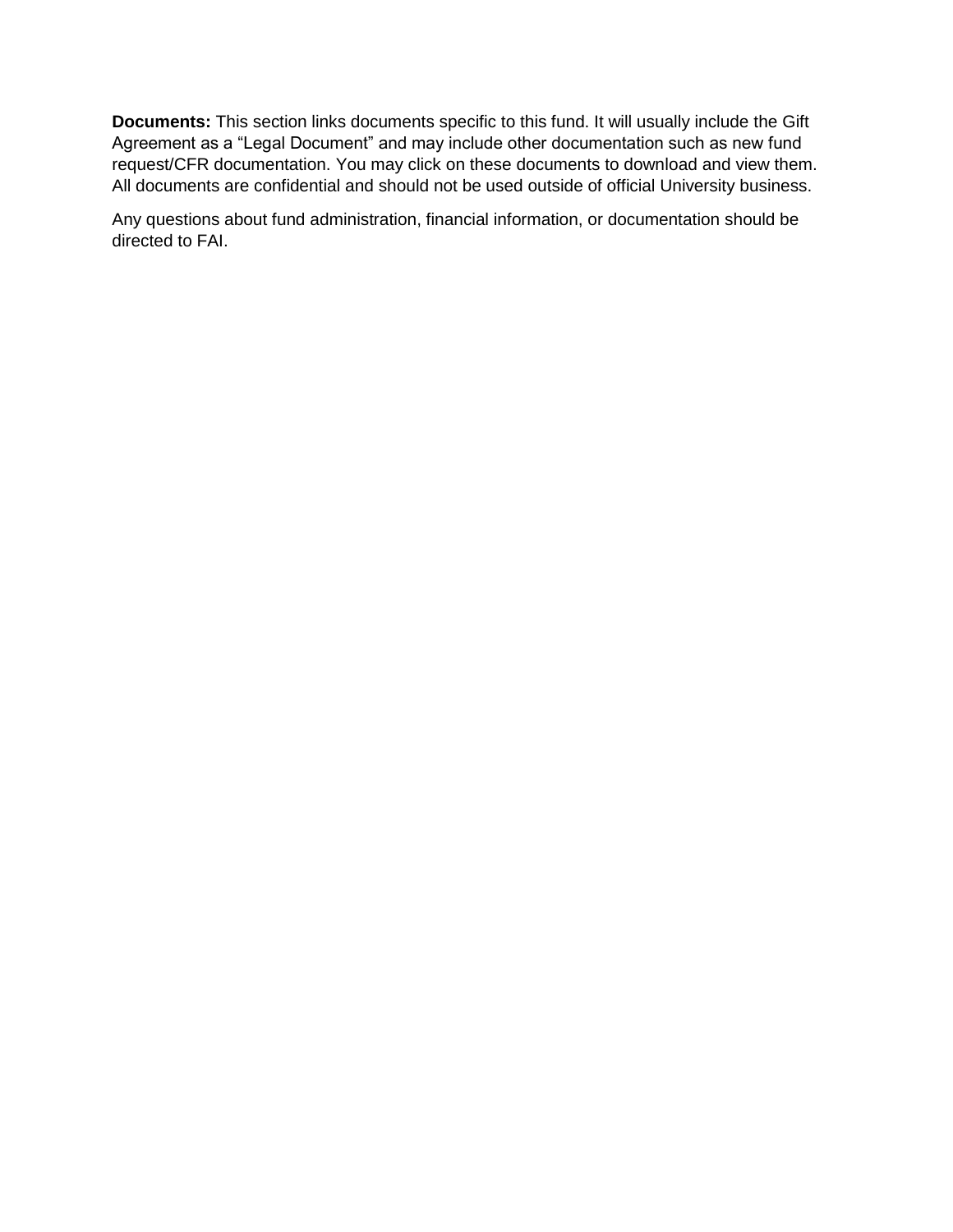### **Reports**

Reports are available to run that summarize information across all endowments. This will include all endowments invested in the long-term pool for all entities managed by FAI.

To run a report, click on Reports  $\rightarrow$  Summary, then select the appropriate report name.



## **Campus Market Value Report**

This report may be ran for any period of time between quarter ends. Click on the report name, then choose your parameters – see image below.

This report will display endowment market values for all endowments as of the start and end dates selected, and a summary of fund financial/investment activity between those two dates.

For example, to run a report for Fiscal Year 2021, you would select the following parameters:

| <b>NC STATE</b><br><b>UNIVERSITY</b> | NC State & Associated Entities Managed by FAI<br>Help<br>Emily Lowman $\star$ |                                                        |                                   |             |  |  |  |  |  |
|--------------------------------------|-------------------------------------------------------------------------------|--------------------------------------------------------|-----------------------------------|-------------|--|--|--|--|--|
| Home                                 | Reports                                                                       |                                                        |                                   |             |  |  |  |  |  |
| <b>Funds</b>                         | Summary<br>▼                                                                  |                                                        | <b>Campus Market Value Report</b> |             |  |  |  |  |  |
| <b>Reports</b>                       | <b>Campus Market Value Report</b>                                             | Campus Market Value Report<br><b>Report Parameters</b> |                                   |             |  |  |  |  |  |
| Summary<br>ь                         | <b>Funds Building to Endowment</b><br>(BTE) Report                            |                                                        |                                   |             |  |  |  |  |  |
|                                      |                                                                               | <b>Start Date</b>                                      | 6/30/2020                         | $\check{ }$ |  |  |  |  |  |
|                                      |                                                                               | <b>End Date</b>                                        | 6/30/2021                         | $\check{ }$ |  |  |  |  |  |
|                                      |                                                                               |                                                        | <b>Run Report</b>                 |             |  |  |  |  |  |
|                                      |                                                                               |                                                        | Save As Frequently Used Report    |             |  |  |  |  |  |
|                                      |                                                                               |                                                        |                                   |             |  |  |  |  |  |

Click run report.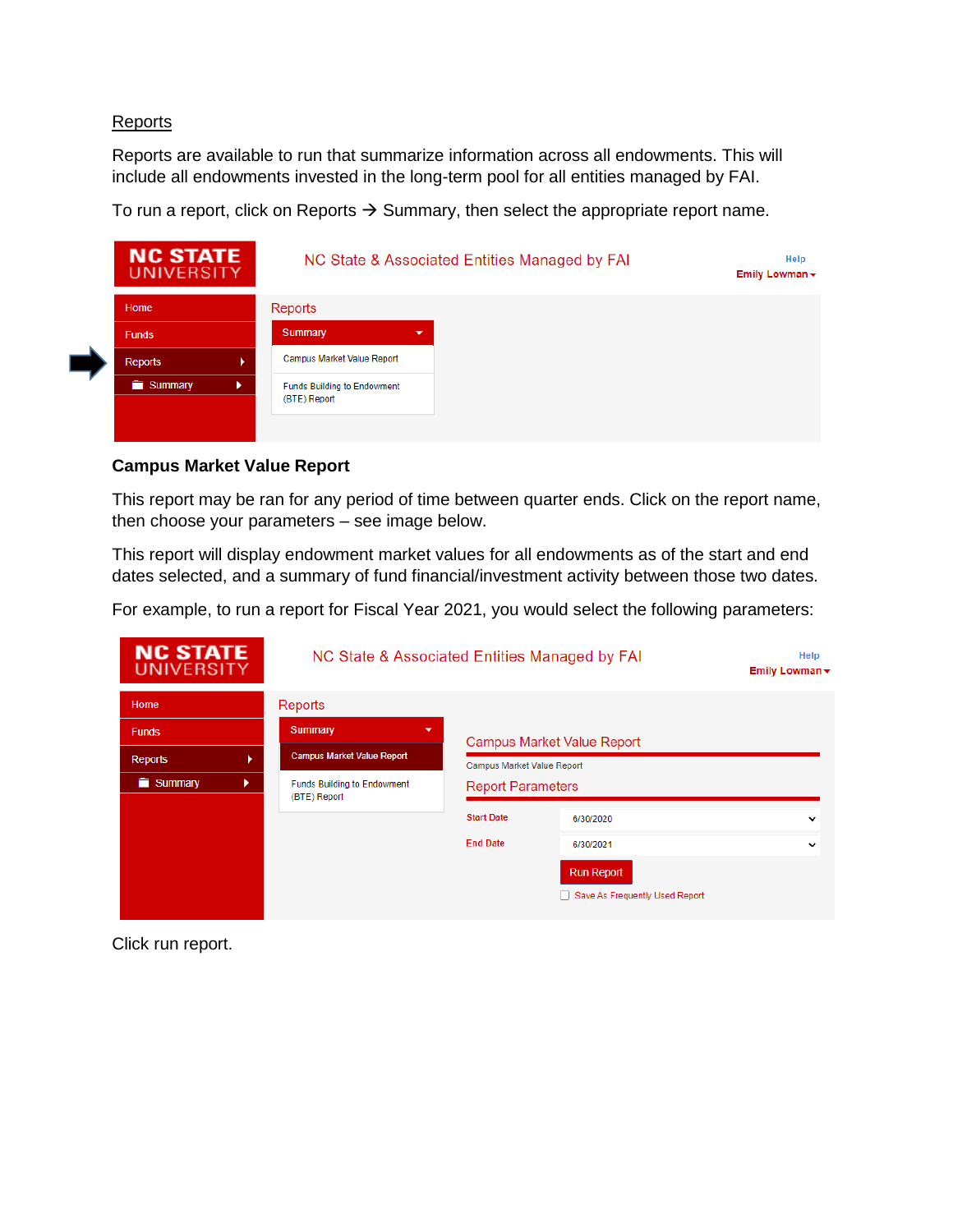The report will generate in a new tab. You can navigate through this report using the page arrows or by searching in the top bar.

|                                | of 113 $\triangleright$ $\triangleright$      |                               | Find Next Most (2) |                                    |                                 |                                     |                              |            |                                      |                                                        |                                                    |                                              |                                                       |                                         |                                                     |
|--------------------------------|-----------------------------------------------|-------------------------------|--------------------|------------------------------------|---------------------------------|-------------------------------------|------------------------------|------------|--------------------------------------|--------------------------------------------------------|----------------------------------------------------|----------------------------------------------|-------------------------------------------------------|-----------------------------------------|-----------------------------------------------------|
|                                | NC State & Associated Entities Managed by FAI |                               |                    |                                    |                                 |                                     |                              |            |                                      |                                                        |                                                    |                                              |                                                       |                                         |                                                     |
|                                | <b>Campus Market Value Report</b>             |                               |                    |                                    |                                 |                                     |                              |            |                                      |                                                        |                                                    |                                              |                                                       |                                         |                                                     |
|                                | For the period 07-01-2020 through 06-30-2021  |                               |                    |                                    |                                 |                                     |                              |            |                                      |                                                        |                                                    |                                              |                                                       |                                         |                                                     |
|                                | Entity                                        | <b>Benefiting Unit</b>        | <b>Department</b>  | <b>Principal</b><br><b>Project</b> | <b>Income</b><br><b>Project</b> | <b>Advance</b><br><b>Allocation</b> | <b>Purpose</b>               | <b>BTE</b> | <b>Fund Name</b>                     | <b>Beginning</b><br><b>Principal</b><br>(Market Value) | <b>Net</b><br><b>Investment</b><br><b>Activity</b> | <b>Gifts &amp; Other</b><br><b>Additions</b> | Programmatic<br><b>Spending</b><br><b>Withdrawals</b> | <b>Assessment</b><br><b>Withdrawals</b> | <b>Ending</b><br><b>Principal</b><br>(Market Value) |
|                                | Ag Fdn                                        | A - Agriculture/Life Sciences | 110110             | 660370                             | 660371                          | 010292                              | <b>Undergraduate Support</b> | <b>No</b>  | AUMAN ENDOWED SCH                    | 151.050.95                                             | 59,490.13                                          | 2,400.00                                     | (5,415.00)                                            | (1,690.00)                              | 205,836.08                                          |
|                                | Ag Fdn                                        | A - Agriculture/Life Sciences | 110820             | 660373                             | 660360                          | 019048                              | Other                        | No         | DOBROGOSZ/BIOGAIA END                | 35,350.64                                              | 14,359.56                                          | 6,000.00                                     | (1,265.00)                                            | (395.00)                                | 54,050.20                                           |
|                                | Ag Fdn                                        | A - Agriculture/Life Sciences | 111801             | 660378                             | 663754                          | 014093                              | <b>Graduate Support</b>      | No         | NIMOCKS, DAVID END                   | 488,162.88                                             | 190.911.54                                         | 7,480.00                                     | (17, 505.00)                                          | (5,460.00)                              | 663,589.42                                          |
|                                | Ag Fdn                                        | A - Agriculture/Life Sciences | 110110             | 660386                             | 663640                          | 013015                              | Undergraduate Support        | <b>No</b>  | MADDOX, JAMES G, END                 | 39,961.05                                              | 15,568.05                                          | 500.00                                       | (1,430.00)                                            | (445.00)                                | 54,154.10                                           |
|                                | Ag Fdn                                        | A - Agriculture/Life Sciences | 110110             | 660389                             | 663205                          | 010295                              | Undergraduate Support No     |            | <b>MARTIN END SCH</b>                | 94,568.75                                              | 36,842.18                                          | 0.00                                         | (3,390.00)                                            | (1,055.00)                              | 126,965.93                                          |
|                                | Ag Fdn                                        | A - Agriculture/Life Sciences | 117835             | 660394                             | 660393                          | 010359                              | Undergraduate Support No     |            | <b>CES/JOHNSTON CO LIVESTOCK END</b> | 65,433.70                                              | 25,491.72                                          | 0.00                                         | (2,345.00)                                            | (730.00)                                | 87.850.42                                           |
|                                | Ag Fdn                                        | A - Agriculture/Life Sciences | 117835             | 660396                             | 660395                          | 010357                              | Other                        | No         | FARM & HOME TRAD END                 | 27,067.49                                              | 10,544.98                                          | 0.00                                         | (1,210.00)                                            | (300.00)                                | 36,102.47                                           |
|                                | Ag Fdn                                        | A - Agriculture/Life Sciences | 110110             | 660402                             | 660388                          | 010361                              | <b>Undergraduate Support</b> | <b>No</b>  | BEASLEY BIO & AG END                 | 24,529.97                                              | 9.556.41                                           | 0.00                                         | (875.00)                                              | (270.00)                                | 32,941.38                                           |
|                                | Ag Fdn                                        | A - Agriculture/Life Sciences | 111801             | 660403                             | 660397                          | 010360                              | <b>Graduate Support</b>      | No         | <b>CLAYTON GRAD RES END</b>          | 74,797.58                                              | 29,149.51                                          | 100.00                                       | (2,680,00)                                            | (835.00)                                | 100.532.09                                          |
|                                | Ag Fdn                                        | A - Agriculture/Life Sciences | 110110             | 660431                             | 660430                          | 019053                              | Undergraduate Support No     |            | <b>HARVEY SCH END</b>                | 72,857.45                                              | 28,383,86                                          | 0.00                                         | (2,610.00)                                            | (815.00)                                | 97,816.31                                           |
|                                | Ag Fdn                                        | A - Agriculture/Life Sciences | 110701             | 660440                             | 660436                          | 010370                              | Undergraduate Support No     |            | ZZ-INACTIVE-SMITH ANIMAL SCI END     | 0.00                                                   | 0.00                                               | 0.00                                         | 0.00                                                  | 0.00                                    | 0.00                                                |
|                                | Ag Fdn                                        | A - Agriculture/Life Sciences | 112420             | 660453                             | 660452                          | 069038                              | Undergraduate Support No     |            | 4-H/MITCHELL CO END SCH              | 28,762.64                                              | 11,205.39                                          | 0.00                                         | (1,030.00)                                            | (320.00)                                | 38,618.03                                           |
|                                | Ag Fdn                                        | A - Agriculture/Life Sciences | 110110             | 660456                             | 660441                          | 019054                              | Undergraduate Support No     |            | JENKINS, BOB SCH END                 | 365,948,82                                             | 143,525,90                                         | 5,000.00                                     | (13, 120.00)                                          | (4.095.00)                              | 497.259.72                                          |
|                                | Ag Fdn                                        | A - Agriculture/Life Sciences | 110110             | 660457                             | 660442                          | 010374                              | Undergraduate Support No     |            | <b>THOMAS, FRANK ENDOW</b>           | 352,082.94                                             | 137,164.83                                         | 0.00                                         | (12,625.00)                                           | (3,940.00)                              | 472,682.77                                          |
|                                | Ag Fdn                                        | A - Agriculture/Life Sciences | 110110             | 660458                             | 663692                          | 014079                              | <b>Undergraduate Support</b> | <b>No</b>  | <b>TILLEY, ROBERT END</b>            | 362.324.45                                             | 141.154.73                                         | 0.00                                         | (12.990.00)                                           | (4.055.00)                              | 486,434.18                                          |
|                                | Ag Fdn                                        | A - Agriculture/Life Sciences | 110110             | 660459                             | 663200                          | 013026                              | <b>Graduate Support</b>      | No         | TCNC EAGLES AWARD END                | 67.148.53                                              | 26.159.79                                          | 0.00                                         | (2,405.00)                                            | (750.00)                                | 90.153.32                                           |
|                                | Ag Fdn                                        | A - Agriculture/Life Sciences | 113710             | 660472                             | 660444                          | 010376                              | Other                        | No         | CES/BRITT, LOIS END                  | 35,745.19                                              | 13,925.64                                          | 0.00                                         | (1,600.00)                                            | (400.00)                                | 47,670.83                                           |
|                                | Ag Fdn                                        | A - Agriculture/Life Sciences | 110301             | 660491                             | 660270                          | 019028                              | Other                        | No         | <b>KRIZ FACULTY ENDOW</b>            | 288,619.01                                             | 113,419.83                                         | 10,000.00                                    | (10, 350, 00)                                         | (3,230.00)                              | 398,458.84                                          |
|                                | Ag Fdn                                        | A - Agriculture/Life Sciences | 110199             | 660492                             | 662780                          | N/A                                 | General                      | <b>No</b>  | OPERATING CASH END                   | 4,421,832.43                                           | 1,722,661.85                                       | 0.00                                         | (158, 580.00)                                         | 0.00                                    | 5,985,914.28                                        |
|                                | Ag Fdn                                        | A - Agriculture/Life Sciences | 110110             | 660507                             | 660398                          | 010362                              | Undergraduate Support        | <b>No</b>  | QUAY WILDLIFE END                    | 101,817.50                                             | 39,744.11                                          | 750.00                                       | (3,650.00)                                            | (1, 135.00)                             | 137,526.61                                          |
|                                | Ag Fdn                                        | A - Agriculture/Life Sciences | 110110             | 660515                             | 660513                          | 010436                              | Other                        | No         | <b>LAMM CROP SCI ENDOW</b>           | 23,492.68                                              | 9,207.01                                           | 350.00                                       | (840.00)                                              | (260.00)                                | 31,949.69                                           |
|                                | Ag Fdn                                        | A - Agriculture/Life Sciences | 110110             | 660523                             | 660522                          | 011008                              | <b>Undergraduate Support</b> | <b>No</b>  | LONG.I/L SCH END                     | 80.072.40                                              | 31.194.67                                          | 0.00                                         | (2.870.00)                                            | (895.00)                                | 107.502.07                                          |
|                                | Ag Fdn                                        | A - Agriculture/Life Sciences | 111801             | 660525                             | 663202                          | 014036                              | <b>Graduate Support</b>      | <b>No</b>  | PLANT PATHOLOGY GRAD RES - END       | 21,730.73                                              | 9.082.53                                           | 6,296,45                                     | (775.00)                                              | (240.00)                                | 36.094.71                                           |
|                                | Ag Fdn                                        | A - Agriculture/Life Sciences | 111801             | 660526                             | 660336                          | 019040                              | Other                        | No         | DUKE, M. MEM END                     | 39,512.71                                              | 15,393.41                                          | 1,000.00                                     | (1,415.00)                                            | (440.00)                                | 54,051.12                                           |
|                                | Ag Fdn                                        | A - Agriculture/Life Sciences | 111101             | 660534                             | 660275                          | 010314                              | Other                        | No         | HAMANN, DON MEM END                  | 28,786.65                                              | 11,214.73                                          | 0.00                                         | (1.030.00)                                            | (320.00)                                | 38,651.38                                           |
|                                | Ag Fdn                                        | A - Agriculture/Life Sciences | 111501             | 660541                             | 660540                          | 010450                              | Other                        | <b>No</b>  | DPT HORT SC ENGLAND WRKSTD           | 110,834.08                                             | 43,178,83                                          | 0.00                                         | (3,970.00)                                            | (1,240.00)                              | 148,802.91                                          |
|                                | Ag Fdn                                        | A - Agriculture/Life Sciences | 110110             | 660543                             | 660542                          | 010452                              | <b>Undergraduate Support</b> | <b>No</b>  | <b>DAVIS SCH ENDOWMENT</b>           | 191,856.46                                             | 74,743.65                                          | 0.00                                         | (6,880.00)                                            | (2, 145.00)                             | 257,575.11                                          |
|                                | Ag Fdn                                        | A - Agriculture/Life Sciences | 110110             | 660546                             | 660505                          | 019070                              | Undergraduate Support No     |            | SMITH FIT/SHOW SCH END               | 129.969.46                                             | 50,643.42                                          | 100.00                                       | (4,660.00)                                            | (1,450.00)                              | 174,602.88                                          |
|                                | Ag Fdn                                        | A - Agriculture/Life Sciences | 110110             | 660547                             | 660504                          | 019071                              | Undergraduate Support No     |            | <b>GRANVILLE CO CTTL ENDOW</b>       | 20.804.07                                              | 8,104.87                                           | 0.00                                         | (745,00)                                              | (230,00)                                | 27,933,94                                           |
| <b>Report Date: 02-10-2022</b> |                                               |                               |                    |                                    | Page 1 of 113                   |                                     |                              |            |                                      |                                                        |                                                    |                                              |                                                       |                                         |                                                     |

It is often best to export the report to Excel in order to search and manipulate the data as needed. See "Exporting to Excel" at the end of these instructions.

Reminder: This report includes all endowments in FAI-supported entities, so some level of manipulation & analysis is needed to identify endowments relevant to your unit.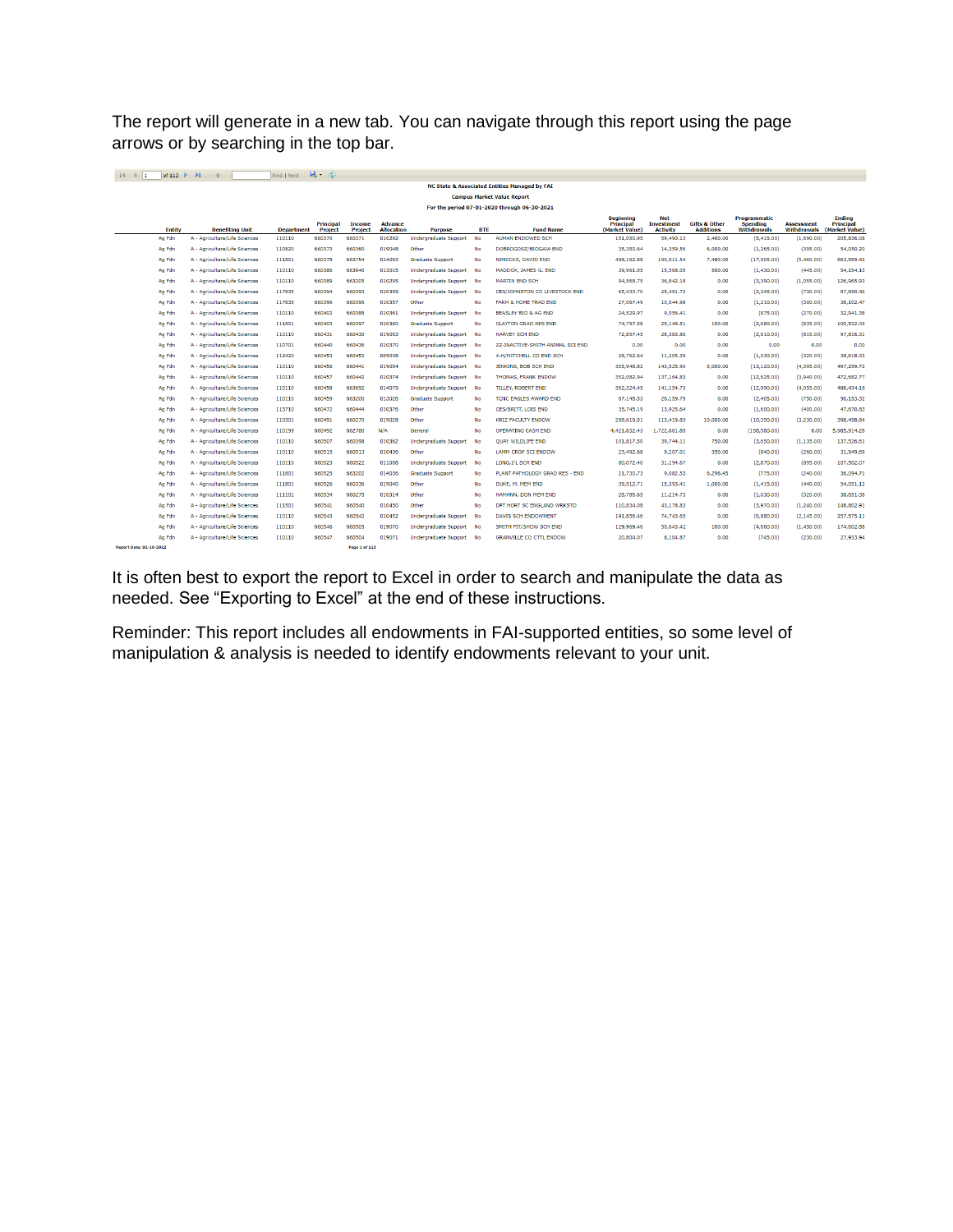# **Funds Building to Endowment (BTE) Report**

This report provides a list of funds that are invested in the long-term pool but are still building to endowment level, known as BTEs.

*This report should only be ran as of the most recent quarter end available in the system.* The report options will allow you to run it as of any quarter end, but only the most recent quarter end will provide an accurate listing of funds building to endowment with accurate financial data. *(This is a system limitation that we are currently trying to resolve. We will update the report and these instructions if Fundriver is able to develop a resolution.)*

For financial information as of any other quarter end, the campus market value report should be used. Funds are identified as BTEs on that report under the column titled "BTE."

See the following image for how to run a BTE report. In this example, the report should only be ran as of 9/30/2021, because that is the most recent quarter end available.

| <b>NC STATE</b><br><b>UNIVERSITY</b>                        | NC State & Associated Entities Managed by FAI                                                                      |                                              |                                                                                                                                                                                                                                                                                                                                                              | Help<br>Emily Lowman - |
|-------------------------------------------------------------|--------------------------------------------------------------------------------------------------------------------|----------------------------------------------|--------------------------------------------------------------------------------------------------------------------------------------------------------------------------------------------------------------------------------------------------------------------------------------------------------------------------------------------------------------|------------------------|
| Home<br><b>Funds</b><br><b>Reports</b><br>٠<br>Summary<br>× | Reports<br>Summary<br>۰<br><b>Campus Market Value Report</b><br><b>Funds Building to Endowment</b><br>(BTE) Report | <b>Report Parameters</b><br><b>Post Date</b> | Funds Building to Endowment (BTE) Report<br>Funds Building to Endowment (BTE) Report<br>9/30/2021<br>9/30/2021<br>6/30/2021<br>3/31/2021<br>12/31/2020<br>9/30/2020<br>6/30/2020<br>3/31/2020<br>12/31/2019<br>9/30/2019<br>6/30/2019<br>3/31/2019<br>12/31/2018<br>9/30/2018<br>6/30/2018<br>3/31/2018<br>12/31/2017<br>9/30/2017<br>6/30/2017<br>3/31/2017 |                        |
|                                                             |                                                                                                                    |                                              |                                                                                                                                                                                                                                                                                                                                                              |                        |

Click run report.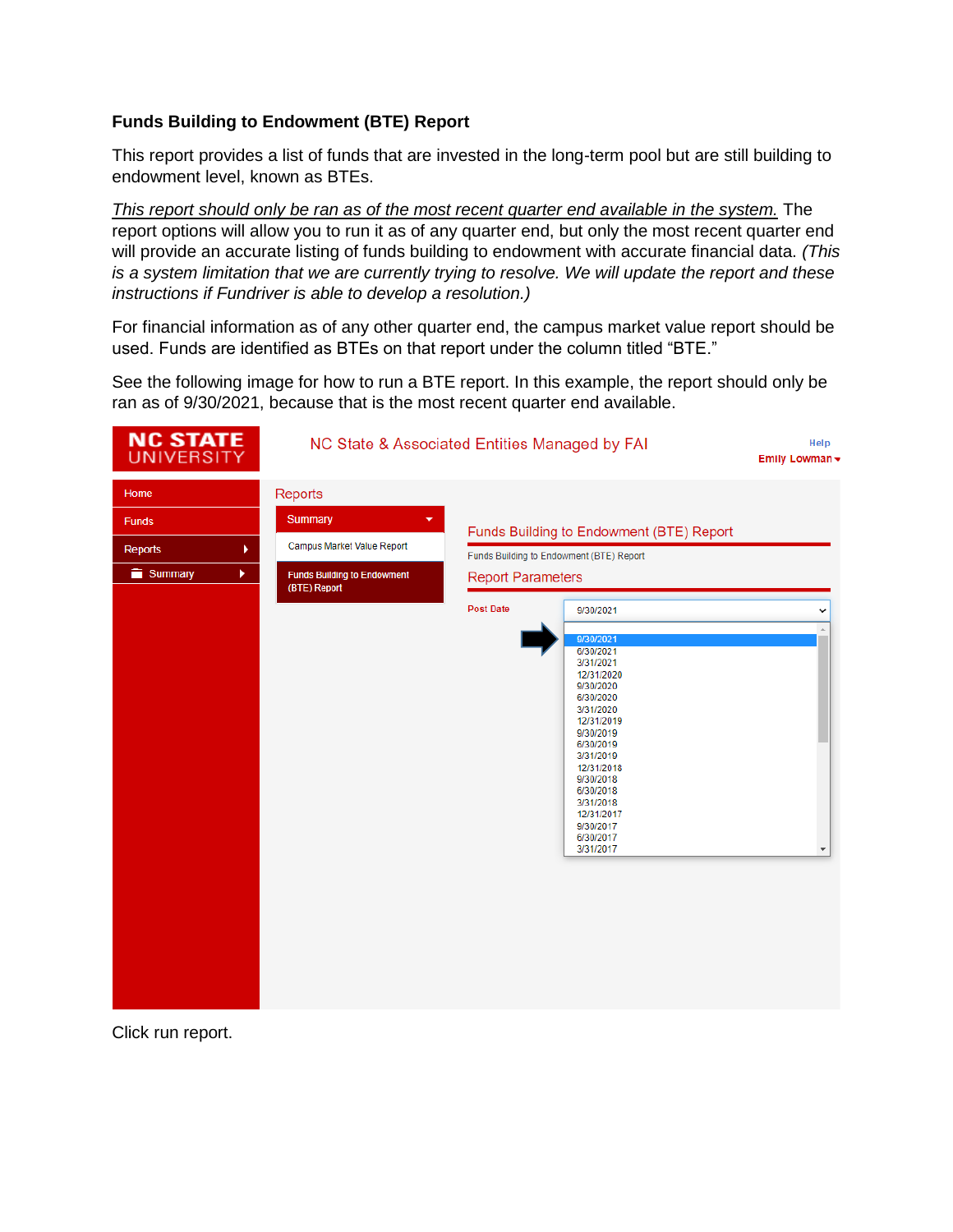The report will generate in a new tab. You can navigate through this report using the page arrows or by searching in the top bar. *(Please note, this report may take a few minutes to generate.)*

| 1                                               | of 2<br>ÞU<br>♦       |                      | Find   Next<br>щ.                   | $\circledast$                                 |                                              |                                             |               |  |  |  |
|-------------------------------------------------|-----------------------|----------------------|-------------------------------------|-----------------------------------------------|----------------------------------------------|---------------------------------------------|---------------|--|--|--|
|                                                 |                       |                      |                                     | NC State & Associated Entities Managed by FAI |                                              |                                             |               |  |  |  |
| <b>Funds Building to Endowment (BTE) Report</b> |                       |                      |                                     |                                               |                                              |                                             |               |  |  |  |
| For Period Ending: 09-30-2021                   |                       |                      |                                     |                                               |                                              |                                             |               |  |  |  |
|                                                 | <b>Entity</b>         | Principal<br>Project | <b>Advance</b><br><b>Allocation</b> | <b>Fund Name</b>                              | <b>Building</b><br><b>Period End</b><br>Date | <b>Minimum</b><br><b>Endowment</b><br>Level | <b>Corpus</b> |  |  |  |
|                                                 | Ag Fdn                | 664932               | 011454                              | FFA/TART FAM PARLIAM END                      | 06-20-2017                                   | 25,000.00                                   | 15,000.00     |  |  |  |
|                                                 | Alumni Assoc          | 665172               | 036047                              | CAL-WARD CALD SCH END #2                      | 08-26-2020                                   | 100,000.00                                  | 44,542.95     |  |  |  |
|                                                 | <b>Endowment Fund</b> | 774323               | 029291                              | LEAZAR DIST PROF #2 - PRIN                    | 05-12-2018                                   | 2,167,000.00                                | 1,590,109.89  |  |  |  |
|                                                 | <b>Endowment Fund</b> | 774397               | 029366                              | ADAMS DIST PROF MAE - PRIN                    | 02-26-2020                                   | 1,001,000.00                                | 667,000.00    |  |  |  |
|                                                 | <b>Endowment Fund</b> | 774404               | 029372                              | FUTRELL DIST PROF #2-PRIN                     | 06-20-2022                                   | 1,001,000.00                                | 500,000.00    |  |  |  |
|                                                 | <b>Endowment Fund</b> | 774405               | 029374                              | LAMPE DIST PROF #4-PRIN                       | 02-26-2020                                   | 1,001,000.00                                | 667,000.00    |  |  |  |
|                                                 | <b>Endowment Fund</b> | 774407               | 029378                              | ZIA DIST PROF-PRIN                            | 08-18-2020                                   | 1,000,000.00                                | 666,000.00    |  |  |  |
|                                                 | <b>Endowment Fund</b> | 774408               | 029380                              | HASSAN DIST PROF - PRIN                       | 06-03-2021                                   | 1,001,000.00                                | 667,000.00    |  |  |  |
|                                                 | <b>Endowment Fund</b> | 774412               | 029384                              | GARTMAN FAMILY DIST PROF -<br><b>PRIN</b>     | 03-13-2023                                   | 1,000,000.00                                | 539,999.71    |  |  |  |
|                                                 | <b>Endowment Fund</b> | 774414               | 029404                              | STUBER DIST PROF - PRIN                       | 06-03-2021                                   | 1,000,000.00                                | 666,866.00    |  |  |  |
|                                                 | <b>Endowment Fund</b> | 774416               | 029408                              | AXTELL VET ENTOMOLOGY END                     | 05-17-2023                                   | 25,000.00                                   | 17,583.20     |  |  |  |
|                                                 | <b>Endowment Fund</b> | 774432               | 029434                              | OWENS CHAIR INTL ECON-PRIN                    | 12-11-2019                                   | 2,667,000.00                                | 2,000,000.00  |  |  |  |
|                                                 | <b>Endowment Fund</b> | 774434               | 029438                              | GOODNIGHT CHAIR OP RES-PRIN                   | 02-26-2020                                   | 2,667,000.00                                | 2,000,000.00  |  |  |  |
|                                                 | <b>Endowment Fund</b> | 774435               | 029440                              | GOODNIGHT DP COASTAL RES-<br>PRIN             | 02-26-2020                                   | 1,500,000.00                                | 1,000,000.00  |  |  |  |
|                                                 | <b>Endowment Fund</b> | 774436               | 029442                              | GOODNIGHT DP MOLECULAR-<br>PRIN               | 02-26-2020                                   | 1,500,000.00                                | 1,000,000.00  |  |  |  |
|                                                 | <b>Endowment Fund</b> | 774437               | 029444                              | GOODNIGHT DP ARCHITECTURE-<br><b>PRIN</b>     | 02-26-2020                                   | 1,500,000.00                                | 1,000,000.00  |  |  |  |
|                                                 | <b>Endowment Fund</b> | 774438               | 029446                              | HENDERSON DIST PROF - PRIN                    | 02-26-2020                                   | 1,500,000.00                                | 1,000,000.00  |  |  |  |
|                                                 | <b>Endowment Fund</b> | 774439               | 029448                              | GOODNIGHT DP AG ANALYTICS-<br>PRIN            | 02-26-2020                                   | 1,500,000.00                                | 1,000,000.00  |  |  |  |
|                                                 | <b>Endowment Fund</b> | 774440               | 029450                              | GOODNIGHT DP SECURITY SCI-<br>PRIN            | 02-26-2020                                   | 1,500,000.00                                | 1,000,000.00  |  |  |  |
|                                                 | <b>Endowment Fund</b> | 774444               | 029456                              | TERRY DIST PROF COMP MED-<br><b>PRIN</b>      | 08-25-2020                                   | 1,500,000.00                                | 1,000,000.00  |  |  |  |
|                                                 | <b>Endowment Fund</b> | 774445               | 029458                              | GRANT DIST PROF COTTON-PRIN                   | 12-07-2020                                   | 2,000,000.00                                | 1,333,000.00  |  |  |  |
|                                                 | <b>Endowment Fund</b> | 774446               | 029460                              | <b>QUATTLEBAUM DIST CHAIR -</b><br>PRIN       | 04-13-2021                                   | 2,667,000.00                                | 2,000,000.00  |  |  |  |
|                                                 | <b>Endowment Fund</b> | 774447               | 029462                              | ZIA FAMILY DIST PROF                          | 12-17-2020                                   | 1,000,000.00                                | 200,000.00    |  |  |  |
|                                                 | <b>Endowment Fund</b> | 774448               | 029464                              | <b>HOOKS DIST PROF MSE</b>                    | 06-03-2021                                   | 1,001,000.00                                | 667,776.00    |  |  |  |
|                                                 | Eng Fdn               | 663862               | 059758                              | GARDNER, C.A. GRAD AWD END                    | 05-11-2017                                   | 25,000.00                                   | 24,018.00     |  |  |  |
|                                                 | Eng Fdn               | 667793               | 054249                              | CALLANAN GRAD FELLOW END                      | 12-05-2024                                   | 150,000.00                                  | 100,000.00    |  |  |  |
|                                                 | Eng Fdn               | 668473               | 054344                              | SMALLWOOD STU AWARD CCEE                      | 12-31-9999                                   | 150,000.00                                  | 50,000.00     |  |  |  |
|                                                 | <b>NCSU Fdn</b>       | 664949               | 149808                              | WARD ATHLETIC SCH #2 END                      | 12-31-9999                                   | 100,000.00                                  | 60,000.00     |  |  |  |
|                                                 | <b>NCSU Fdn</b>       | 667448               | 147210                              | REMMEY FAMILY GOLF SCH END                    | 10-23-2023                                   | 250,000.00                                  | 153,608.00    |  |  |  |
| Report Date: 02-10-2022                         |                       |                      |                                     | Page 1 of 2                                   |                                              |                                             |               |  |  |  |

It is often best to export the report to Excel in order to search and manipulate the data as needed. See "Exporting to Excel" at the end of these instructions.

Reminder: This report includes all endowments in FAI-supported entities, so some level of manipulation & analysis is needed to identify endowments relevant to your unit.